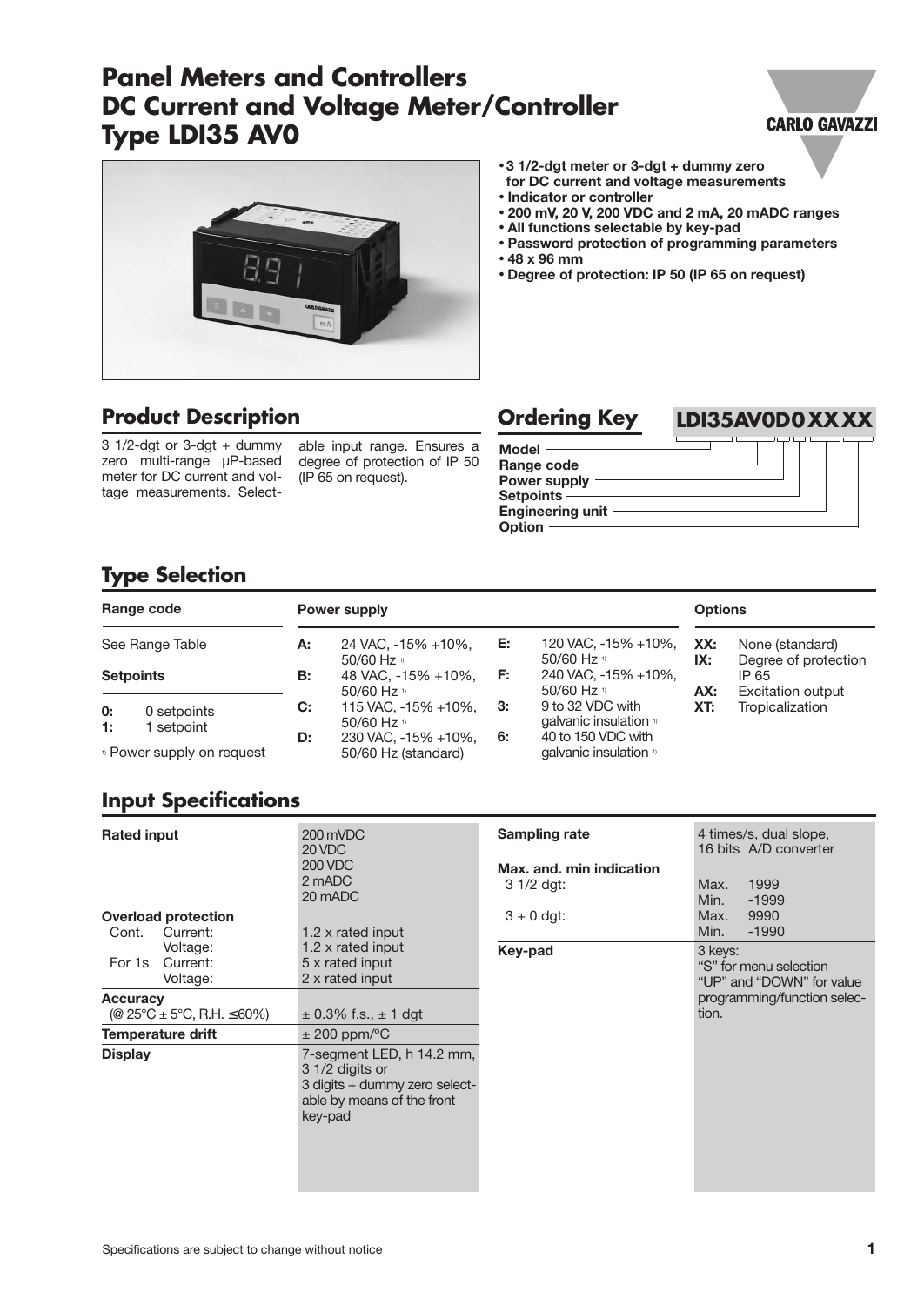



# **Software Functions**

| <b>Excitation output voltage</b> |                                                           | Password              |
|----------------------------------|-----------------------------------------------------------|-----------------------|
| Voltage                          | 15 VDC non-stabilized/                                    |                       |
| Insulation                       | 40 mA max. (on request)                                   | 1st level:            |
|                                  | 100 V <sub>ms</sub> output to<br>measuring input          | 2nd level:            |
|                                  | 4000 $V_{\text{rms}}$ output to                           |                       |
|                                  | AC supply input                                           | <b>Scaling factor</b> |
|                                  | $500 V_{\text{ms}}$ output to                             | Operating mode        |
|                                  | DC supply input                                           |                       |
| <b>Alarms</b>                    |                                                           |                       |
| Number of setpoints              | 0 (1 on request)                                          |                       |
| Alarm types                      | Over range, up alarm, down<br>alarm, down alarm with dis- | Electrical scale      |
|                                  | abling at power-on, up alarm                              |                       |
|                                  | with latch, down alarm with                               | Decimal point po      |
|                                  | latch                                                     |                       |
| Setpoint adjustment              | 0 to 100% of the displayed                                | Displayed scale       |
|                                  | range                                                     |                       |
| <b>Hysteresis</b>                | 0 to 100% of the displayed<br>range                       | <b>Diagnostics</b>    |
| On-time delay                    | $0$ to 255 s                                              |                       |
| Off-time delay                   | 0 to 255 s                                                |                       |
| Relay status                     | Normally energized/de-ener-                               |                       |
|                                  | gized                                                     | Over range:           |
| Output type                      |                                                           | Under range:          |
| Contact                          | 1 x SPDT<br>5A, 250 VAC/VDC, 40 W/                        | <b>Filter</b>         |
| Rating                           | 1200 VA, 130.000 cycles                                   | Filter operating r    |
| Min. response time               | $\leq$ 500 ms, filter excluded, set-                      | Filtering coefficie   |
|                                  | point on-time delay: "0"                                  | Max. data hold        |
| Insulation                       | $2000 V_{\text{rms}}$ output to                           |                       |
|                                  | measuring inputs                                          |                       |
|                                  | 2000 V <sub>ms</sub> output to                            |                       |
|                                  | excitation output                                         |                       |

| Password<br>1st level:<br>2nd level:              | Numeric code of max, 3 di-<br>gits; 2 protection levels of<br>the programming data.<br>Password "0", no protection.<br>Password from 1 to 255, all<br>data protected. |
|---------------------------------------------------|-----------------------------------------------------------------------------------------------------------------------------------------------------------------------|
| <b>Scaling factor</b>                             |                                                                                                                                                                       |
| Operating mode                                    | Electrical scale compression,<br>compression/expansion of the<br>displayed scale (max. 2 with-<br>out digital filter, $> 2$ with digi-<br>tal filter).                |
| Electrical scale                                  | Programmable within the<br>whole measuring range.                                                                                                                     |
| Decimal point position                            | Programmable within the<br>displaying range.                                                                                                                          |
| Displayed scale                                   | Programmable within the<br>whole displaying range.                                                                                                                    |
| <b>Diagnostics</b><br>Over range:<br>Under range: | The display flashes when the<br>limits of the displayed range<br>are exceeded, the data are<br>updated up to the maximum<br>read-out.<br>EEE<br>- FF                  |
| Filter                                            |                                                                                                                                                                       |
| Filter operating range<br>Filtering coefficient   | From 0 to 1999/9990<br>From 1 to 255                                                                                                                                  |
| Max. data hold                                    | Automatic storage (RAM only)<br>of the max. value measured<br>after last reset                                                                                        |

# **Supply Specifications**

| <b>AC supply</b><br>Insulation | 230 VAC, -15% +10%,<br>50/60 Hz (standard)<br>24 VAC, 48 VAC, 115 VAC,<br>120 VAC, 240 VAC, -15%<br>$+10\%$ , 50/60 Hz (on request)<br>$4000$ $V_{\text{ms}}$ supply input to all<br>other inputs/outputs |
|--------------------------------|-----------------------------------------------------------------------------------------------------------------------------------------------------------------------------------------------------------|
| DC supply<br>Insulation        | 9 to 32 VDC, G.I.<br>max. inrush current:<br>$<$ 1.2 A/200 ms<br>40 to 150 VDC, G.I.,<br>max. inrush current:<br>≤ 0.6 A/200 ms<br>500 V <sub>ms</sub> supply input to all<br>other inputs/outputs        |
| <b>Power consumption</b>       | 6.5 VA                                                                                                                                                                                                    |

# **General Specifications**

| 0 $\degree$ to 50 $\degree$ C (32 $\degree$ to 122 $\degree$ F)<br>$(R.H. < 90\%$ non-condensing)      |  |  |
|--------------------------------------------------------------------------------------------------------|--|--|
| $-10^{\circ}$ to 60 $^{\circ}$ C (14 $^{\circ}$ to 140 $^{\circ}$ F)<br>$(R.H. < 90\%$ non-condensing) |  |  |
| 300 V <sub>rms</sub> to ground                                                                         |  |  |
| 4000 $V_{\text{ms}}$ for 1 minute                                                                      |  |  |
| 40 dB, 40 to 60 Hz<br>100 dB, 40 to 60 Hz                                                              |  |  |
| IEC 60801-2, IEC 60801-3,<br>IEC 60801-4 (level 3),<br>EN 50 081-1, EN 50 082-1                        |  |  |
| EN 61 010-1, IEC 61010-1,<br><b>VDE 0411</b>                                                           |  |  |
| Screw-type                                                                                             |  |  |
| 1/8 DIN, 48 x 96 x 83 mm<br>ABS.<br>self-extinguishing: UL 94 V-0                                      |  |  |
| IP 50 (IP 65 on request)                                                                               |  |  |
| Approx 340 g                                                                                           |  |  |
| CE, CSA                                                                                                |  |  |
|                                                                                                        |  |  |